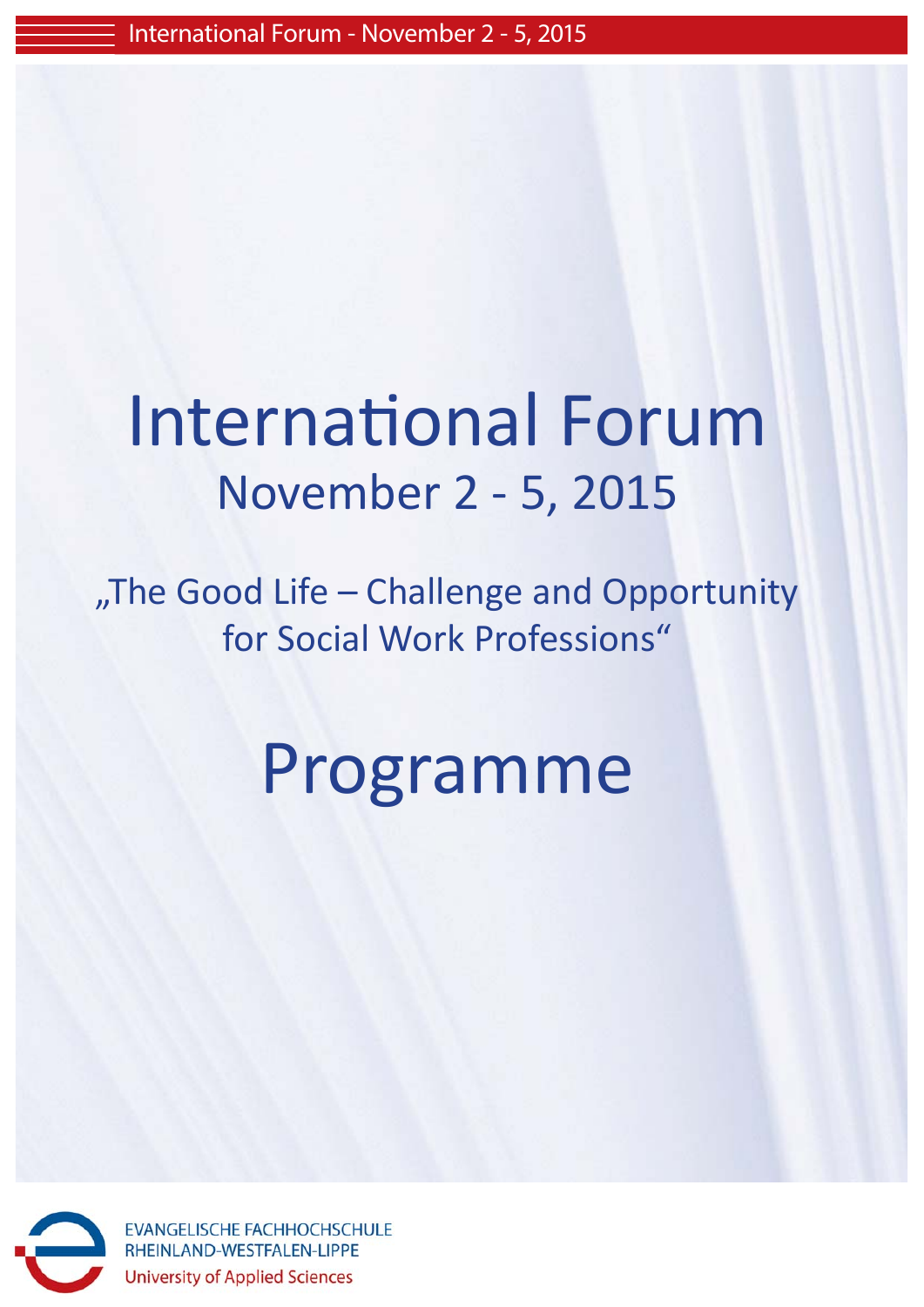#### **Programme**

#### **Monday (November 2)**

| <b>Time</b>        | <b>Activity</b>                                                 | <b>Room</b> |
|--------------------|-----------------------------------------------------------------|-------------|
| $09.30 -$          | <b>Registration</b>                                             | Lobby       |
| 10.30              |                                                                 |             |
| $10.30 -$          | Opening:                                                        | Auditorium  |
| 11.15              | Light installations (Ms. Inka Kardys & Students)                |             |
|                    | Welcome (Rector Prof. Dr. Gerhard K. Schäfer)                   |             |
|                    | <b>Greeting (Vice-Mayor of Bochum Erika Stahl)</b><br>$\bullet$ |             |
|                    | Claude Debussy: Arabeske No. 1 (Prof. Dr. Thomas                |             |
|                    | Greuel, Piano / Prof. Dr. Seven Thomas, Photography             |             |
|                    | & Film                                                          |             |
| $11.15 -$          | Inaugural Lecture and Discussion by Prof. Dr. Cornelia Klinger  | Auditorium  |
| 12.30              | $'$ In search of the good life - hopes, wishes and reality $'$  |             |
|                    |                                                                 |             |
| $12.30 -$          | <b>Announcements</b>                                            | Auditorium  |
| 13.00              | <b>Lunch Break</b>                                              |             |
| $13.00 -$<br>14.30 |                                                                 | Canteen     |
| $14.30 -$          | <b>Start of Sections</b>                                        |             |
| 15.30              |                                                                 |             |
| $15.30 -$          | (see plan of courses)<br><b>Coffee Break</b>                    |             |
| 16.30              |                                                                 | Lobby       |
| $16.30 -$          | <b>Sections</b>                                                 |             |
| 18.30              |                                                                 |             |
| $18.30 -$          | <b>Dinner</b>                                                   | Cafeteria   |
| 19.30              |                                                                 |             |
| 19.30              | <b>Cultural Event:</b>                                          | Auditorium  |
|                    | Quintette "Ohrlabor"                                            |             |
|                    |                                                                 |             |

*During the whole week room number 107 will be the conference office where lecturers can leave their wardrobe and documents. There will also be access to a computer and WiFi. To reach the office by phone, please call 0234 3690123. The Office will be open from 08.30 am to 03.30 pm. In urgent cases outside these times you may call Karen Bossow: 0176- 24399822.*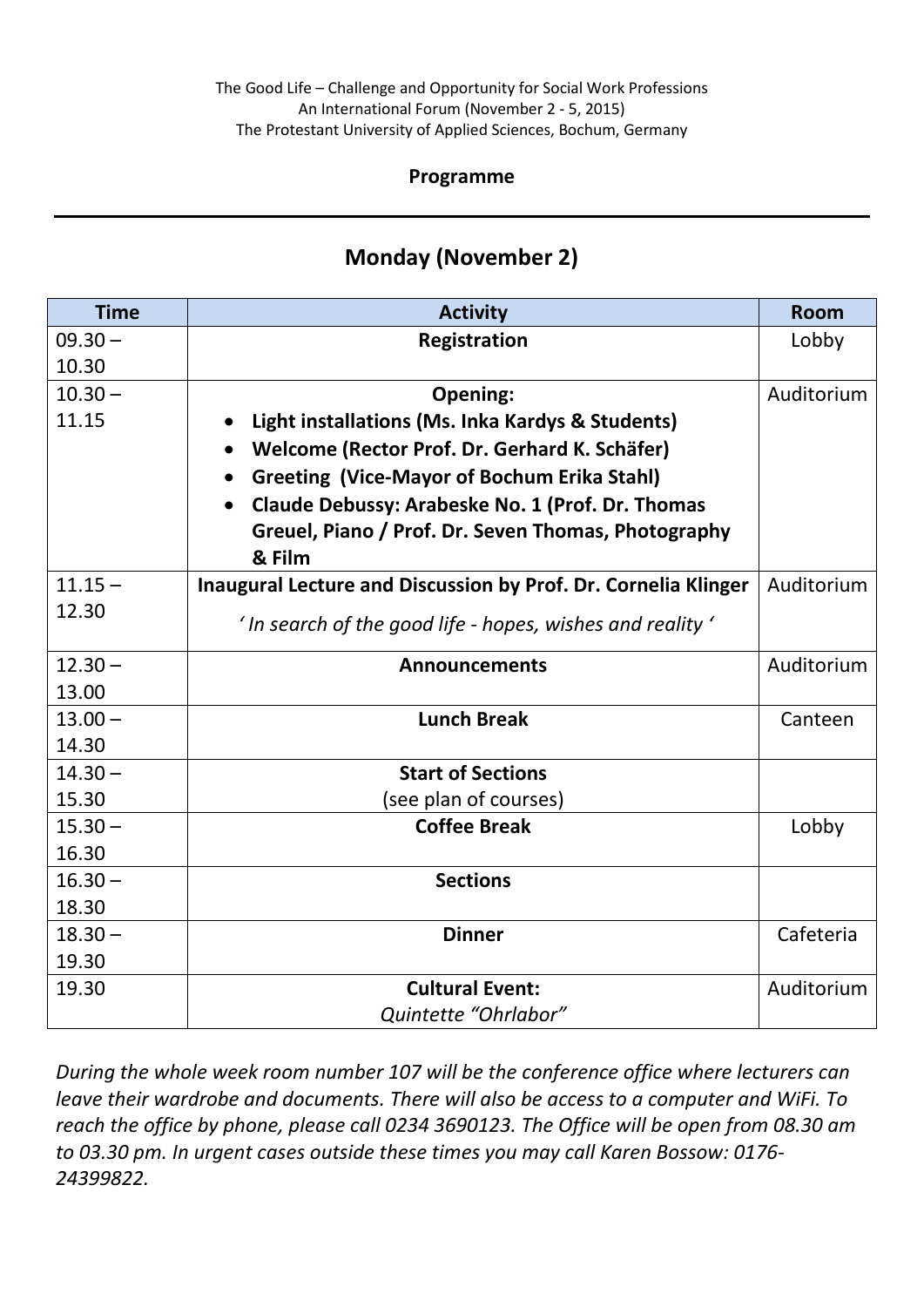## **Tuesday (November 3)**

| <b>Time</b> | <b>Activity</b>                                                 | <b>Room</b> |
|-------------|-----------------------------------------------------------------|-------------|
| $09.00 -$   | <b>Plenary session: Panel discussion</b>                        | Auditorium  |
| 09.45       | <b>Greeting (Reverend Volker Rottmann, Bochum)</b><br>$\bullet$ |             |
| $09.45 -$   | <b>Sections</b>                                                 |             |
| 13.00       |                                                                 |             |
| $13.00 -$   | <b>Lunch Break</b>                                              | Canteen     |
| 14.30       |                                                                 |             |
| $14.30 -$   | <b>Sections</b>                                                 | Auditorium  |
| 15.30       |                                                                 |             |
| $15.30 -$   | <b>Coffee Break</b>                                             | Lobby       |
| 16.30       |                                                                 |             |
| $16.30 -$   | <b>Sections</b>                                                 |             |
| 18.30       |                                                                 |             |
| $18.30 -$   | <b>Dinner</b>                                                   | Cafeteria   |
| 19.30       |                                                                 |             |
| 19.30       | <b>Evening of Cultures:</b>                                     | Lobby       |
|             | <b>Music and Dance</b>                                          |             |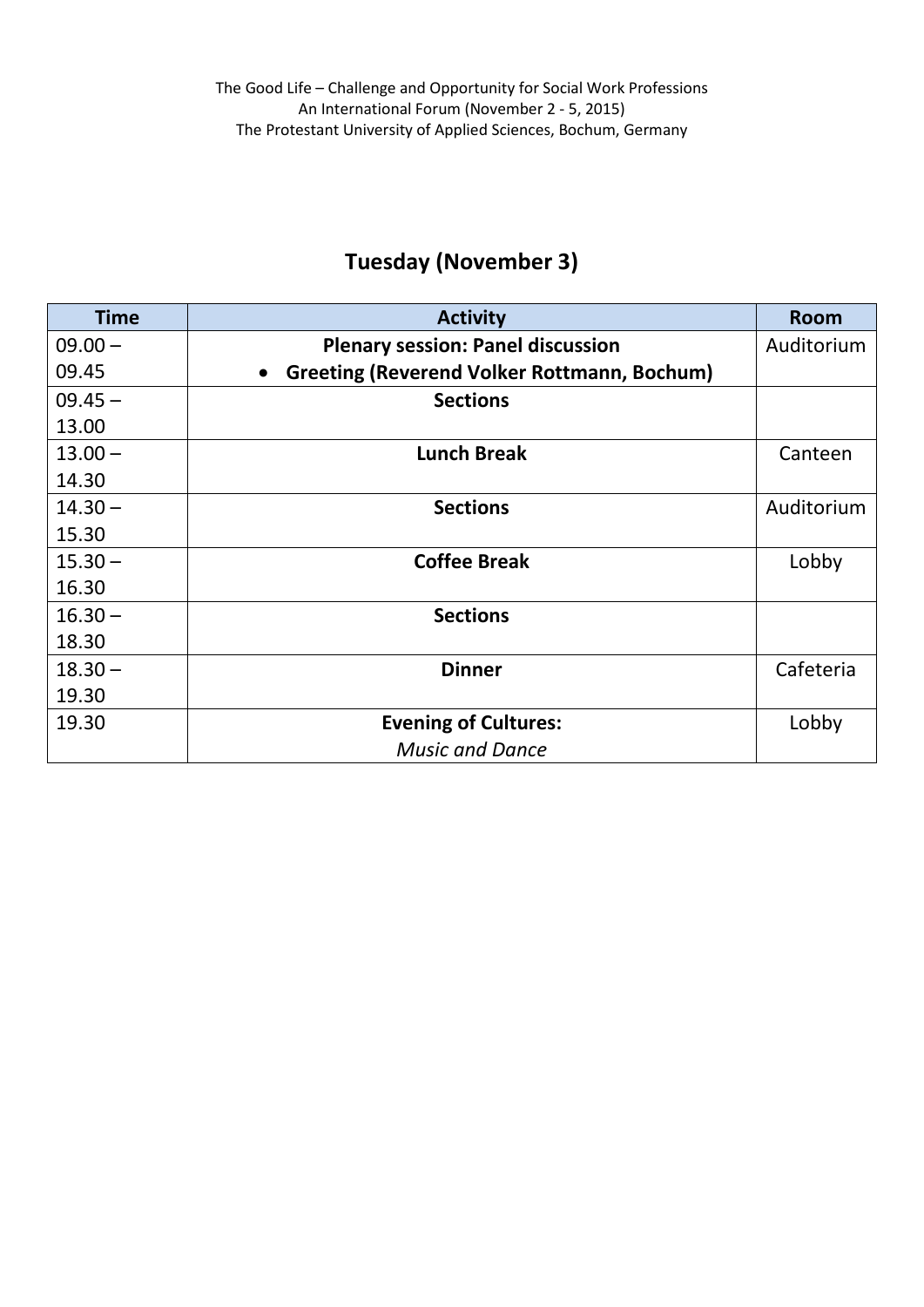## **Wednesday (November 4)**

| <b>Time</b> | <b>Activity</b>         | <b>Room</b> |
|-------------|-------------------------|-------------|
| $09.00 -$   | <b>Plenary session:</b> | Auditorium  |
| 09.45       | <b>Panel discussion</b> |             |
| $09.45 -$   | <b>Sections</b>         |             |
| 13.00       |                         |             |
| $13.00 -$   | <b>Lunch Break</b>      | Canteen     |
| 14.30       |                         |             |
| $14.30 -$   | <b>Sections</b>         | Auditorium  |
| 15.30       |                         |             |
| $15.30 -$   | <b>Coffee Break</b>     | Lobby       |
| 16.30       |                         |             |
| $16.30 -$   | <b>Sections</b>         |             |
| 18.30       |                         |             |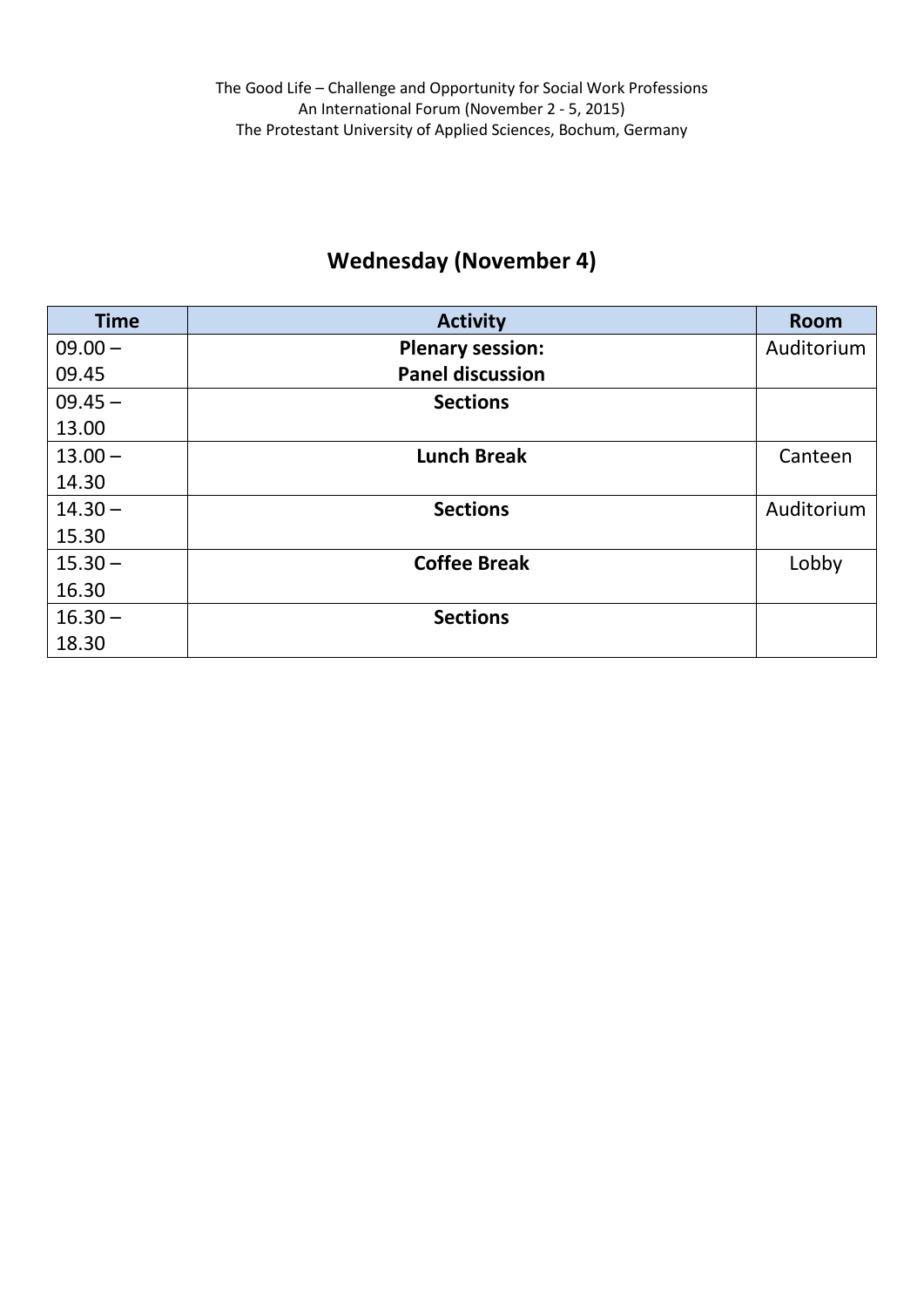## **Thursday (November 5)**

| <b>Time</b> | <b>Activity</b>                                            | <b>Room</b> |
|-------------|------------------------------------------------------------|-------------|
| $09.00 -$   | <b>Plenary session:</b>                                    | Auditorium  |
| 09.45       | <b>Panel discussion</b>                                    |             |
| $09.45 -$   | <b>Sections</b>                                            |             |
| 10.45       |                                                            |             |
| $10.45 -$   | Closing Lecture by Prof. Dr. Fritz-Rüdiger Volz            | Auditorium  |
| 12.15       | Title:                                                     |             |
|             | 'It always takes two!' - Social work as eudemonic practice |             |
| $12.15 -$   | <b>Closing</b>                                             | Auditorium  |
| 13.30       |                                                            |             |
| $13.30 -$   | Lunch                                                      | Canteen     |
| 14.30       |                                                            |             |
| 18.30       | <b>Dinner for Lecturers</b>                                |             |
|             | Restaurant:                                                |             |
|             | <b>Mutter Wittig</b>                                       |             |
|             | Street address:                                            |             |
|             | Bongardstraße 35 (corner Bleichstrasse)                    |             |
|             | 44787 Bochum                                               |             |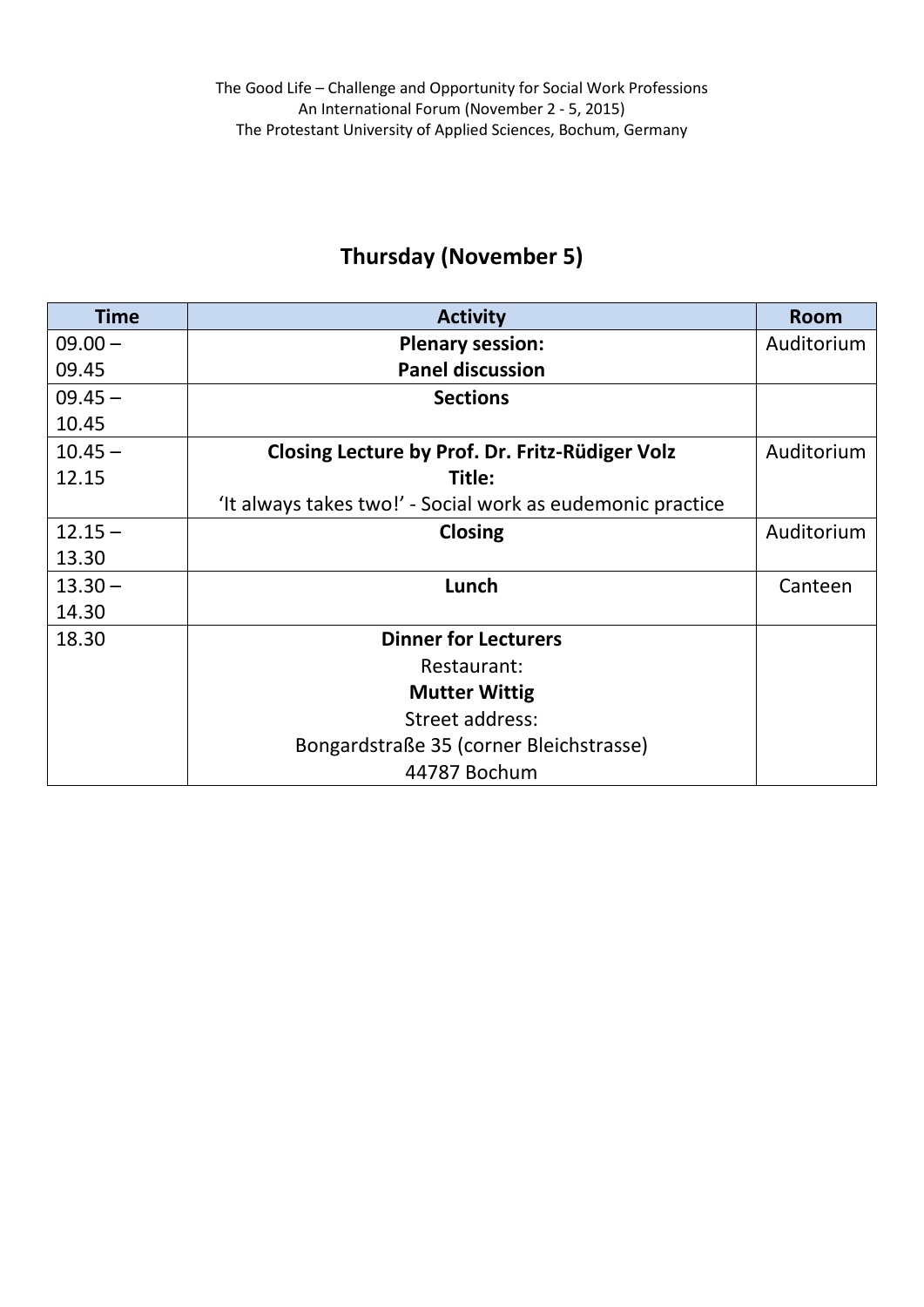#### The Good Life – Challenge and Opportunity for Social Work Professions An International Forum (November 2 - 5, 2015) The Protestant University of Applied Sciences, Bochum, Germany

#### **Plan of Courses**

#### **Section 1**

| Leader of section (EFH) | Title of workshop                                          | Language           | <b>Room</b><br><b>Number</b> |
|-------------------------|------------------------------------------------------------|--------------------|------------------------------|
| Prof. Suitbert Cechura  | "Warum ist der Alltag eine Frage des Gelingens?"           | German/<br>Russian | 111                          |
|                         | "What does every-day life has to do with the good<br>life" |                    |                              |

#### **Section 2**

| Prof. Kerstin Walther | ""Gesundheit ist " Verständigung über gesund-     | English/ | Mo: 206  |
|-----------------------|---------------------------------------------------|----------|----------|
|                       | heitsbezogene Bedarfe für gelingendes Leben an-   | German   | Tu: 303  |
|                       | hand von Beispielen aus Australien und England"   |          | We: 207  |
|                       |                                                   |          | Thu: 207 |
|                       | ""Health is" Understanding of health-related      |          |          |
|                       | requirements for the good life with examples from |          |          |
|                       | Australia and England"                            |          |          |

#### **Section 3**

| Prof. Schiffer-Nasserie | "Zwischen Anspruch und Wirklichkeit - Grundrech-<br>te und Grundgesetz"        | German | 302 |
|-------------------------|--------------------------------------------------------------------------------|--------|-----|
|                         | "Between pretension and reality – Basic rights and<br>constitution in Germany" |        |     |

#### **Section 4**

| Prof. Carola Kuhlmann | "Vorstellung und Diskussion von Lehr-Forschungs-<br>und Praxisprojekten im Master SIGB der EFH Bo-<br>chum und im Master Inklusion der Universität<br>Kursk" | German/<br>Russian | 119 |
|-----------------------|--------------------------------------------------------------------------------------------------------------------------------------------------------------|--------------------|-----|
|                       | "Presentation and discussion of on praxis-oriented<br>research projects in Master SIGB of EFH and in<br>Master Inclusion of University Kursk"                |                    |     |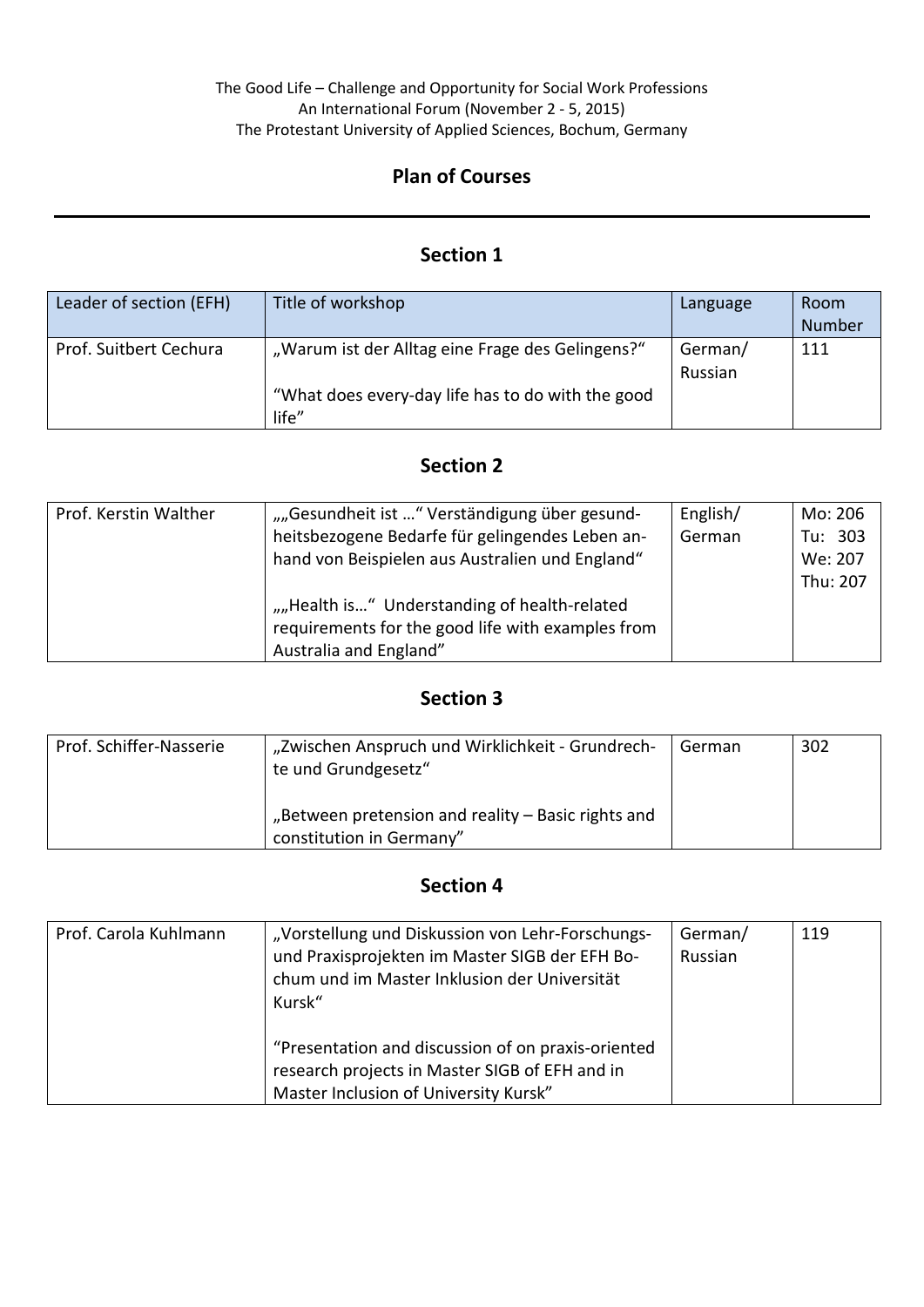#### **Section 5**

| Leader of section (EFH)                       | Title of workshop                             | Language            | Room<br>Number |
|-----------------------------------------------|-----------------------------------------------|---------------------|----------------|
| Prof. Helge Thiemann<br>Prof. Michael Wendler | "Diagnostische Übungen/ Inklusive Diagnostik" | German/Rus-<br>sian | 306            |
|                                               | "Diaganostic exercises/Inclusive diagnostics" |                     |                |

#### **Section 6**

| Prof. Cinur Ghaderi | "Gender Perspektiven in der Sozialen Arbeit" (Ein<br>Schwerpunkt ist u.a. Kurdistan/Irak)" | German | 208 |
|---------------------|--------------------------------------------------------------------------------------------|--------|-----|
|                     | "Gender perspectives in social work" (amongst<br>others in Kurdistan/Iraq)"                |        |     |

#### **Section 7**

| Prof. Thomas Eppenstein | "Gelingendes (Zusammen-) Leben in Migrations-                          | German/ | 307 |
|-------------------------|------------------------------------------------------------------------|---------|-----|
| Prof. Ronald Kurt       | gesellschaften"                                                        | Russian |     |
|                         | "'Doing Interculture' - living (together) in Migra-<br>tion Societies" |         |     |

#### **Section 8**

| Prof. Diana Franke-Meyer<br>Prof. Sigurd Hebenstreit | "Internationale Konzepte der Elementarpädago-<br>gik" | German | 335 |
|------------------------------------------------------|-------------------------------------------------------|--------|-----|
|                                                      | "International concepts of early education"           |        |     |

#### **Section 9**

| Prof. Thomas Greuel | I "Leading musical activities in intercultural con- | English/Ger- | Studio |
|---------------------|-----------------------------------------------------|--------------|--------|
|                     | texts"                                              | man          |        |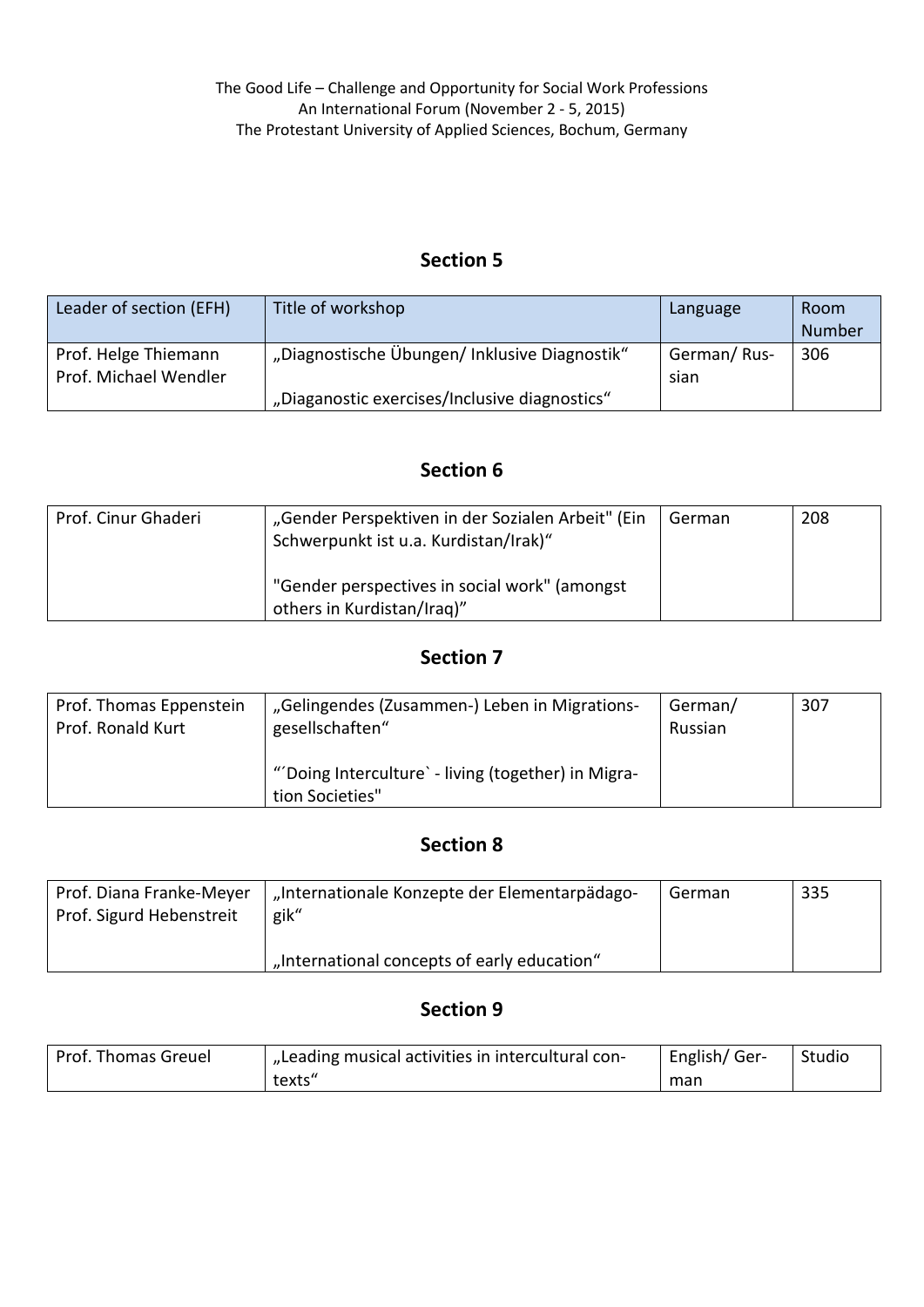#### **Section 10**

| Leader of section (EFH)                      | Title of workshop                                                                                                                    | Language | Room<br>Number |
|----------------------------------------------|--------------------------------------------------------------------------------------------------------------------------------------|----------|----------------|
| Prof. Brigitta Goldberg<br>Prof. Dirk Nüsken | "Kindeswohl und Kinderschutz im internationalen<br>Vergleich"<br>"Child welfare and child protection in international<br>comparison" | English  | 333            |

#### **Section 11**

| Prof. Theresia Degener | "Challenges of the Convention on the Rights of Per-  | English | 124 |
|------------------------|------------------------------------------------------|---------|-----|
| Prof. Sigrid Graumann  | sons with Disabilities (CRPD) for Mental Health Ser- |         |     |
|                        | vices"                                               |         |     |

#### **Section 12**

| Prof. Bernd Beuscher | "Life is what happens to you while you are busy | German/ | 127 |
|----------------------|-------------------------------------------------|---------|-----|
| Prof. Helene Skladny | making other plans" (John Lennon)               | English |     |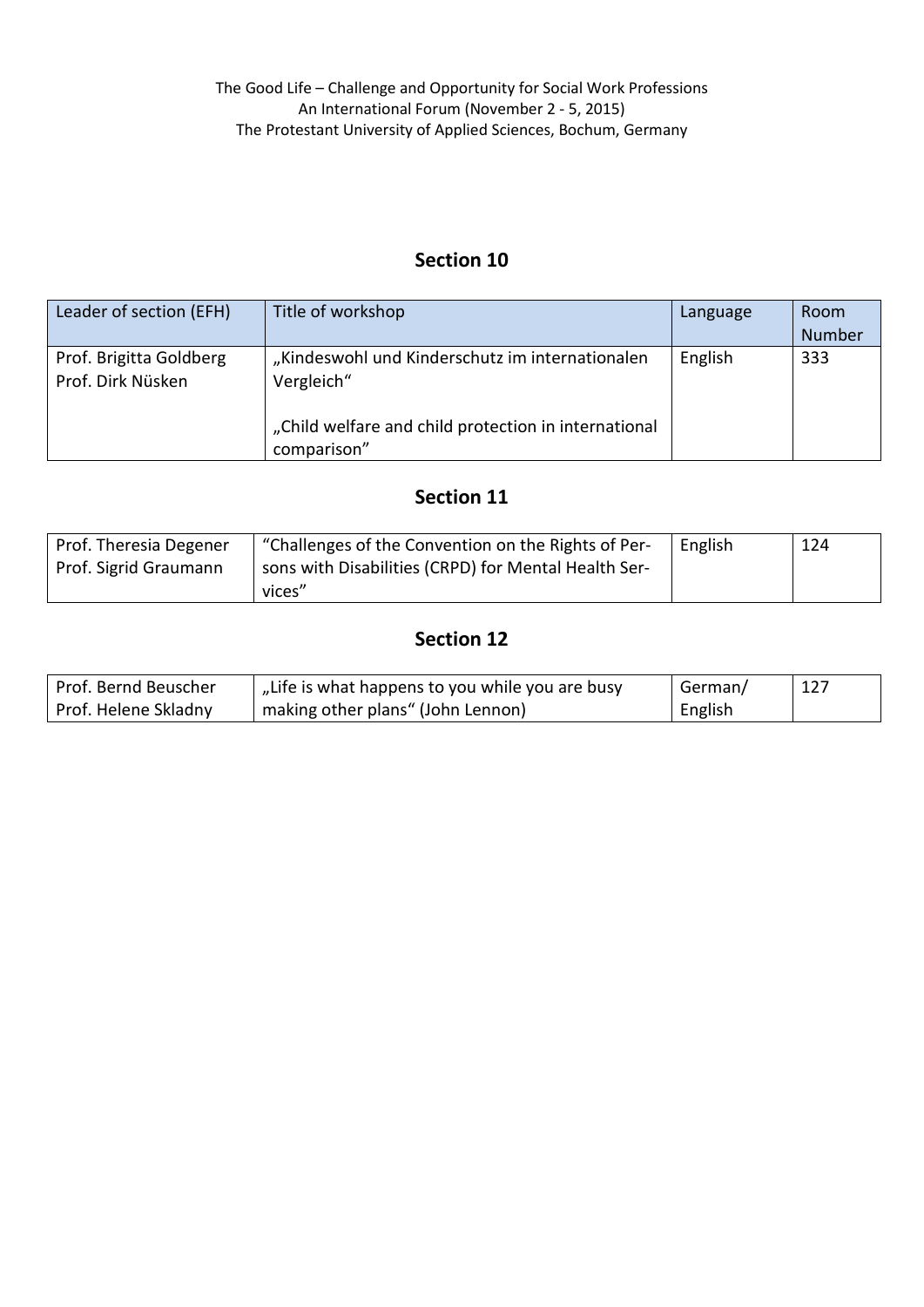#### **List of international participants**

| Participants                       | <b>University</b>    |                          |
|------------------------------------|----------------------|--------------------------|
| Ankara, Turkey                     |                      |                          |
| Assoc. Prof Mudriye Yildiz Bicakci | University of Ankara | mudriyebicakci@gmail.com |
| Prof. Dr. Neriman Aral             | University of Ankara | aralneriman@gmail.com    |
| Prof. Dr. Figen Gürsoy             | University of Ankara |                          |
| Prof. Dr. Aysel Köksal Akyol       | University of Ankara | koksalaysel@gmail.com    |
| Saliha Cetin Sultanoglu            | University of Ankara |                          |
| Prof. Dr. Ender Durualp            | University of Ankara |                          |
| Ece Özdoğan                        | University of Ankara | ece-ozdogan@hotmail.com  |

| <b>Cape Mental Health, South Africa</b> |                    |                           |
|-----------------------------------------|--------------------|---------------------------|
| Ingrid Daniels                          | Cape Mental Health | ingrid.daniels@cmh.org.za |

| <b>Huguenot College, South Africa</b> |                         |                   |
|---------------------------------------|-------------------------|-------------------|
| Dr. Marichen van der Westhuizen       | <b>Huguenot College</b> | mvdw@hugenote.com |
| Kim-Lee Channel Botha                 | <b>Huguenot College</b> |                   |
| William Konstabel                     | <b>Huguenot College</b> |                   |
| Yanico Clint Conradie                 | <b>Huguenot College</b> |                   |
| <b>Sharon Stoffels</b>                | <b>Huguenot College</b> |                   |
| <b>Ettiene Wessels</b>                | <b>Huguenot College</b> |                   |

| Nottingham, GB                 |                             |                              |
|--------------------------------|-----------------------------|------------------------------|
| Senior Lecturer Mick Wilkinson | Nottingham Trent University | mick.wilkinson@ntu.ac.uk     |
| l Dr. Chris Towers             | Nottingham Trent University | christopher.towers@ntu.ac.uk |

| <b>California, USA</b>         |                           |                       |
|--------------------------------|---------------------------|-----------------------|
| Assoc. Prof. Dr. Amy D'Andrade | San Jose State University | amy.dandrade@sjsu.edu |

| <b>Bern, Switzerland</b> |                                     |  |
|--------------------------|-------------------------------------|--|
| Giuliano Pasqualini      | University of Applied Sciences Bern |  |
| Martin Hauenstein        | University of Applied Sciences Bern |  |
| Nadja Lirgg              | University of Applied Sciences Bern |  |
| Lukas Kupferschmied      | University of Applied Sciences Bern |  |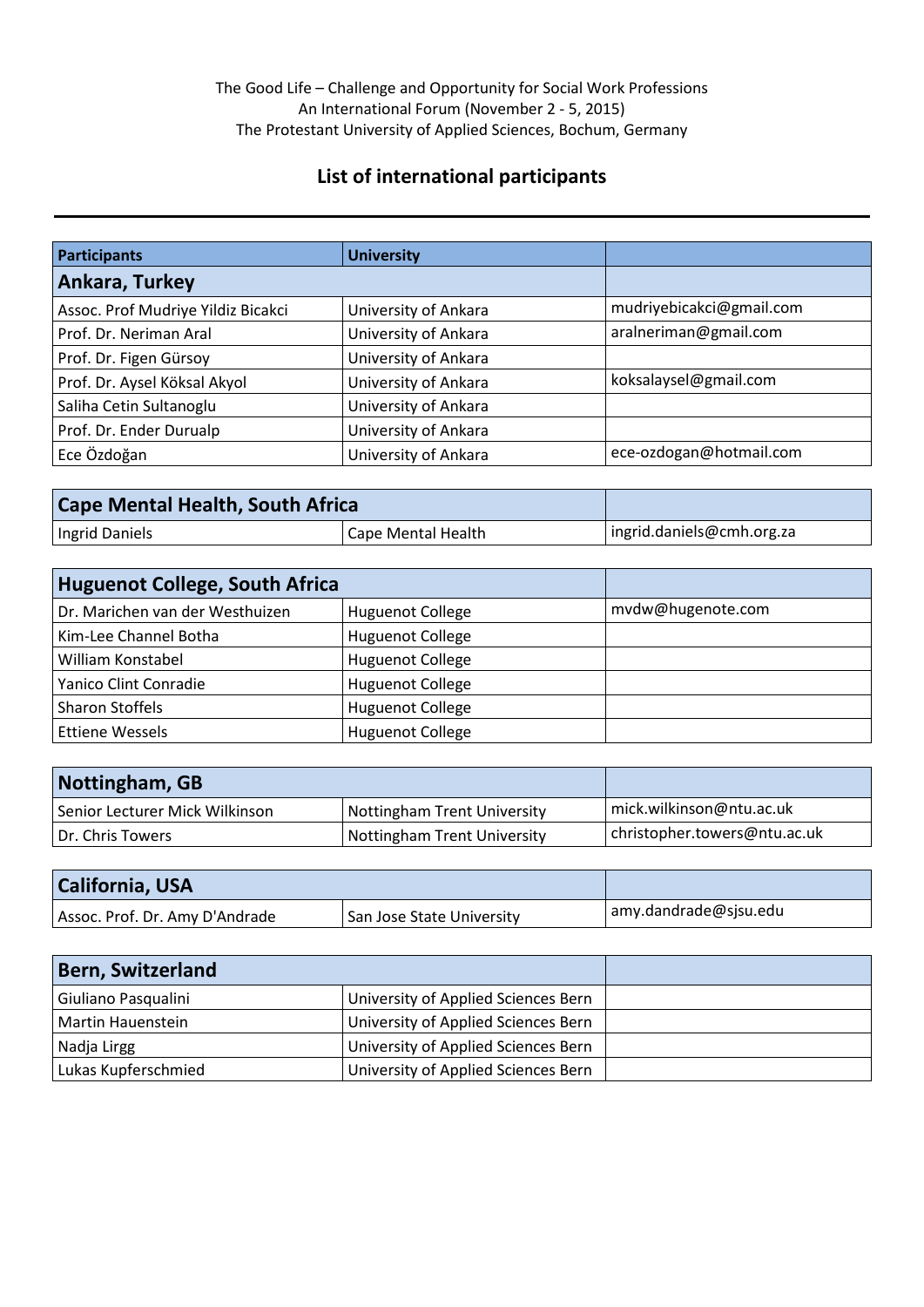| Lushoto, Tanzania             |               |                     |
|-------------------------------|---------------|---------------------|
| Prof. Dr. Joseph Kessy Mbatia | <b>SEKOMU</b> | jmbatia49@gmail.com |
| Matrida Joseph Halamga        | <b>SEKOMU</b> |                     |
| Edna Solomon Mollel           | <b>SEKOMU</b> |                     |
| Wallace Davis Karata          | <b>SEKOMU</b> |                     |
| Jumanne Adam Umbowa           | <b>SEKOMU</b> |                     |
| Katyetye Nyangubha Marwa      | <b>SEKOMU</b> |                     |
| Nazar Justin Temba            | <b>SEKOMU</b> |                     |

| Kampala, Uganda |                       |                     |
|-----------------|-----------------------|---------------------|
| l Micheal Mwase | Rainbow House of Hope | michealmw@gmail.com |
| l Brenda Kawala | Rainbow House of Hope |                     |

| Sulamany, Irak         |                        |                          |
|------------------------|------------------------|--------------------------|
| Dr. Saleh Karim Lugman | University of Sulamany | Loqman_sewaily@yahoo.com |

| Kursk, Russia                       |                               |                    |
|-------------------------------------|-------------------------------|--------------------|
| Irina Anoshkova                     | Kursk State University        |                    |
| Elena Vorobeva                      | <b>Kursk State University</b> |                    |
| Elena Istomina                      | <b>Kursk State University</b> |                    |
| Natalija Kataeva                    | Kursk State University        |                    |
| Olga Samoshenko                     | <b>Kursk State University</b> |                    |
| Svetlana Sakhaneva                  | <b>Kursk State University</b> |                    |
| Olga lakusheva                      | <b>Kursk State University</b> |                    |
| Anastasiia Galich                   | <b>Kursk State University</b> |                    |
| Daria Demekhina                     | <b>Kursk State University</b> |                    |
| Ekaterina Manzurova                 | <b>Kursk State University</b> |                    |
| Anastasiia Shcherbina               | <b>Kursk State University</b> |                    |
| Kristina Yudina                     | <b>Kursk State University</b> |                    |
| K.p.n. Dozentin Elena Leonova       | Kursk State University        | leonka1973@mail.ru |
| K.p.n. Dozentin Elena Kalmykova     | <b>Kursk State University</b> | obor46@mail.ru     |
| K.p.n. Dozentin Marina Kudriavtceva | Kursk State University        | mvk2501@yandex.ru  |
| Prof. Dr. Elena Reprintceva         | <b>Kursk State University</b> | lab.game@mail.ru   |
| Prof. Dr. Vladimir Lukianov         | <b>Kursk State University</b> | vvdoc.@ya.ru       |
| Kamil Suleimanov                    | <b>Kursk State University</b> |                    |
| Larisa Malikhova                    | <b>Kursk State University</b> |                    |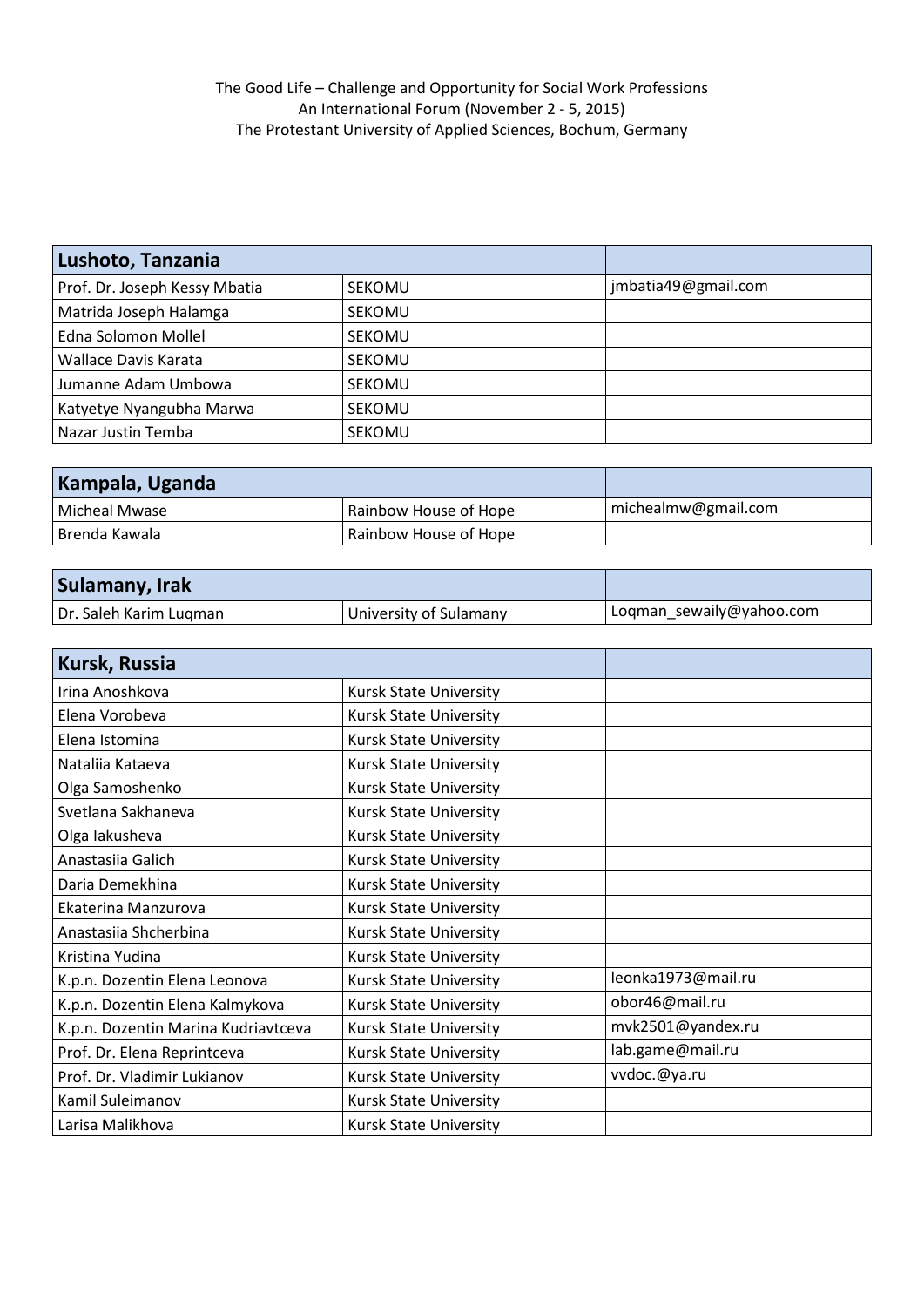#### The Good Life – Challenge and Opportunity for Social Work Professions An International Forum (November 2 - 5, 2015) The Protestant University of Applied Sciences, Bochum, Germany

| Vologda, Russia           |                          |                                |
|---------------------------|--------------------------|--------------------------------|
| Inga Ukhanova             | Vologda State University |                                |
| Irina Vlasova             | Vologda State University |                                |
| Mariia Isakovskaia        | Vologda State University |                                |
| Olga Boricheva            | Vologda State University |                                |
| Margarita Malkova         | Vologda State University |                                |
| Iuliia Kolmakova          | Vologda State University |                                |
| Daria Makhalova           | Vologda State University |                                |
| Iuliia Minaeva            | Vologda State University |                                |
| Ekaterina Kolobianina     | Vologda State University |                                |
| Natalia Kropaleva         | Vologda State University |                                |
| Olga Usova                | Vologda State University |                                |
| Aleksandra Ivanova        | Vologda State University |                                |
| Thu Quynh Nguyen          | Vologda State University |                                |
| Aleksandr Dolganov        | Vologda State University |                                |
| Dr. Tatjana Poyarova      | Vologda State University | pojarova@mail.ru               |
| Dr. Ekaterina Tikhomirova | Vologda State University | ekaterinatichomirova@yandex.ru |
| Dr. Natalia Vorotnikova   | Vologda State University |                                |
| Dr. Elena Krasilnikova    | Vologda State University |                                |
| Egor Efremov              | Vologda State University |                                |